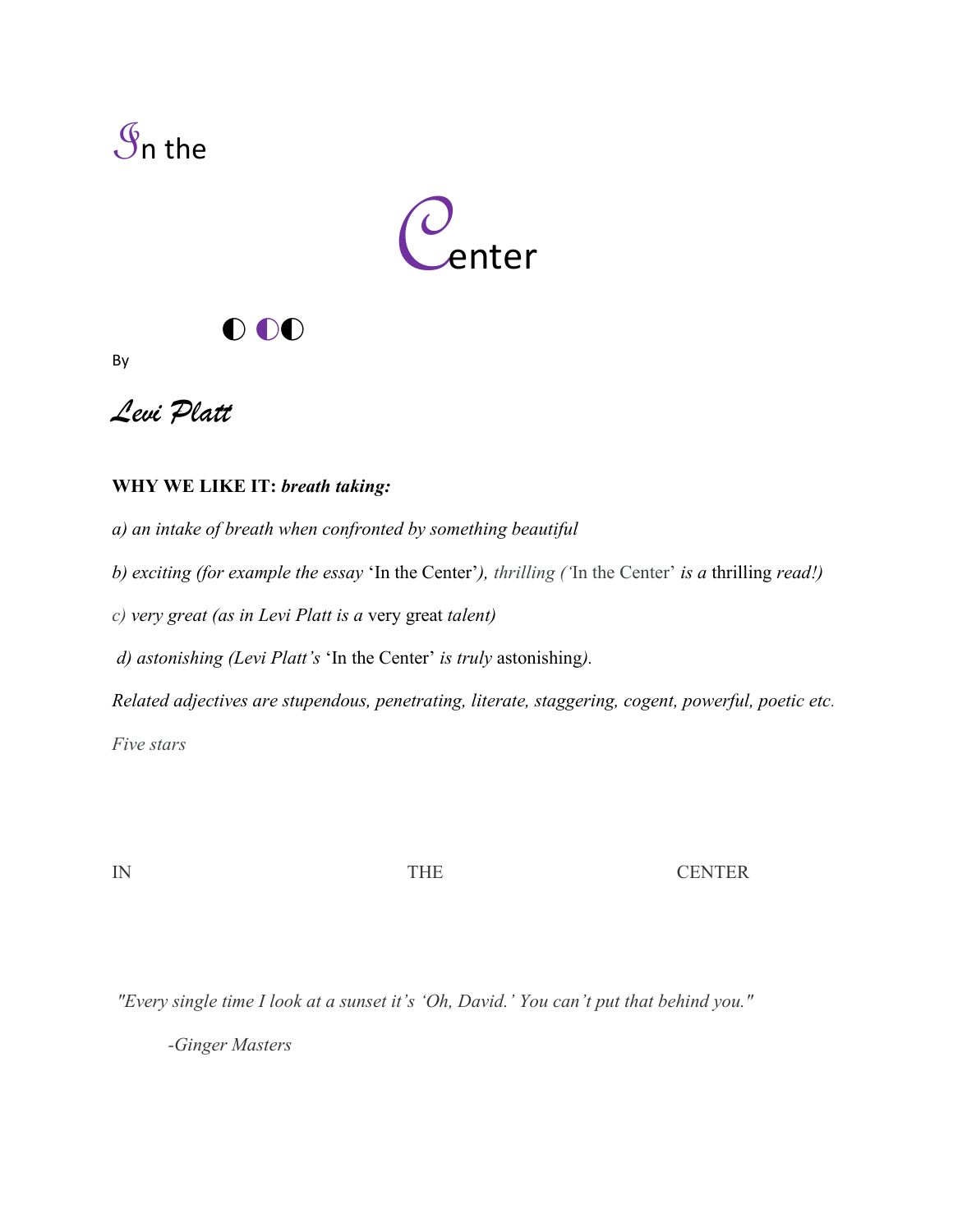David Masters once sat bound to a creaking, rusted metal chair on a urine soaked floor, in a condemned apartment building. He never knew what the apartment he was taken to smelled like, his nose at that point was too full and stopped up with viscous globules of half dried blood and mucus. He'd been bound at the wrists by industrial plastic zip ties that ground and tore into swollen, tired flesh as they left his poor hands with only the faintest burning sensation at the tips of his fingers. Twenty-four hours before he would choose to be murdered by multiple injections of cocaine, David Masters had to endure being physically tortured by his assailants as they tried to get him to pay six months of backed rent with money he didn't have. His assailants were 23, 27, and 48 respectively. David was fifty-two and had seven children.

He left them in a house called Wardell.

\*\*\*\*

Scott Sanders says in Writing From the Center, "Though I speak of the Midwest, my deeper subject is our need to belong somewhere with a full heart, wherever our place be, whoever our people may be."

Sanders is speaking about his native Ohio, and by extension the whole of the midwest. I too, am from the midwest, from a place called Macon more specifically. Unlike Sanders though, I have almost none of the mentalities or culture from the place I grew up and call home.

But still--

I carry Macon with me, in me. I have stripped-mined hills and the infinite fields of wind kissed white oaks and maples, curiously bent under the angry caress of midday. I still breath the humid fatness of the air. I hear the shutters of overgrown brambles outside the trailer where I grew up as the night huddles into the landscape; it's filled with the cacophonic trillings of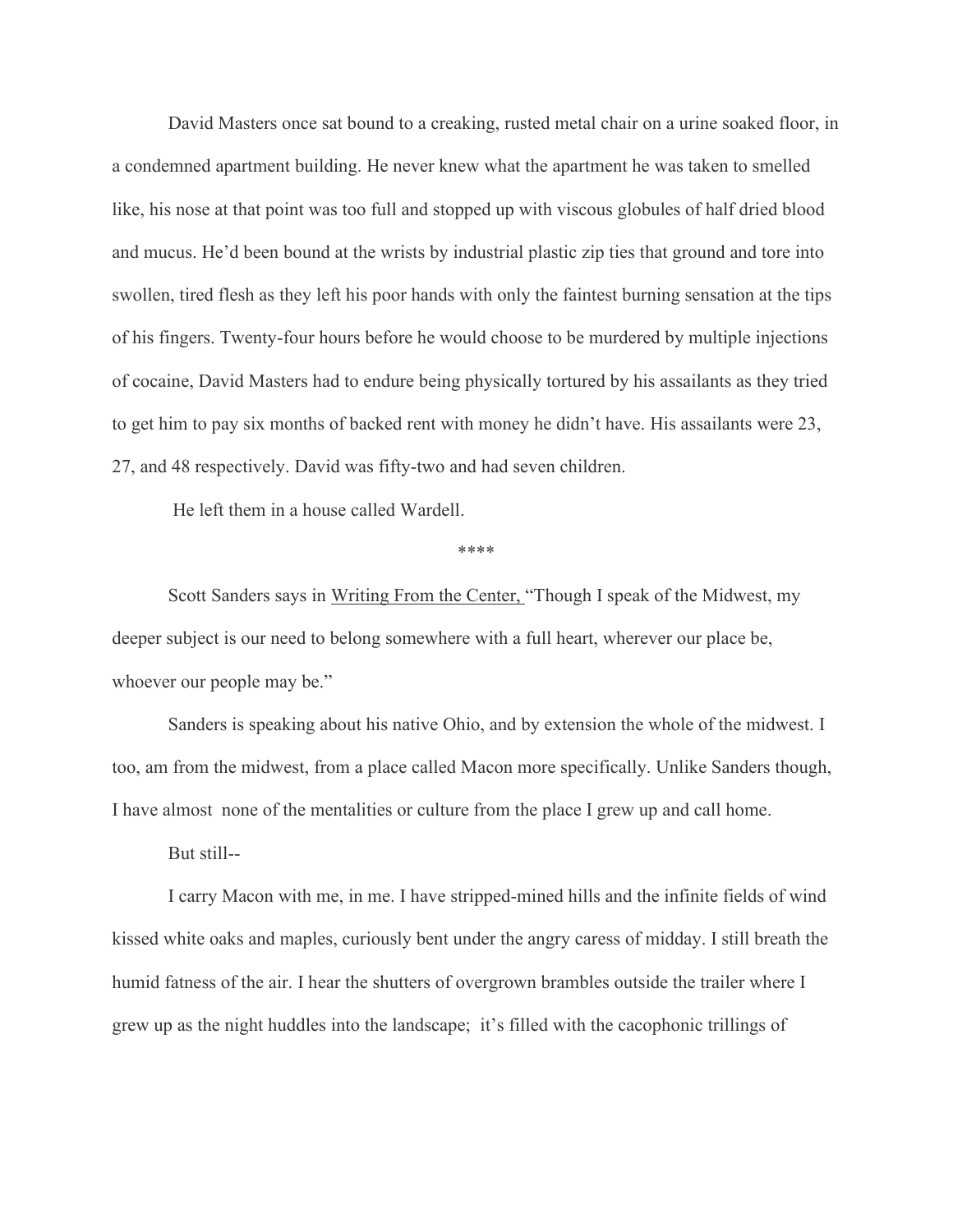cicadas in late summer. I still walk the small, blasted out wasteland towns, never growing, never shrinking, never changing.

According to the Atlantic Paranormal Society, there is a type of haunting categorized as "Residual". Residual hauntings are described as "the activity [of a person or people] repeating itself. Like a tape recorder playing itself over and over again...Always following the same pattern."

Here are names, homes, buildings, streets; people I knew, people who died, who lived, who still live in Macon. They have done the same things, lived the same lives, been the same faithful people their parents were before them. I sometimes think that if a man were to drop dead while digging a ditch in Macon, another man, similar in age, stature, and sensibility would take up his place and carry on his work with little or no incident. Thus is the nature of the place. But this isn't some pseudo-anthropological/cultural study, or a lament about how "backwards" or "quaint" my home is to me.

This is "writing from the center".

*\*\*\**\*

There's an empty, and long silent office space on old Prairie Street in Macon. The front of the office is adorned with a large glass window trimmed with ornate dark crown molding. The door to the empty space is made of an equally heavy and mysteriously dark wood, and has a single window that cuts the door in half starting just a few inches above the oxygenated brass door handle. The feather gold lettering has been scraped off the dirty glass for nearly two decades, but in the right light, one can still see the impression of a once hopeful title: Law Office of David Masters.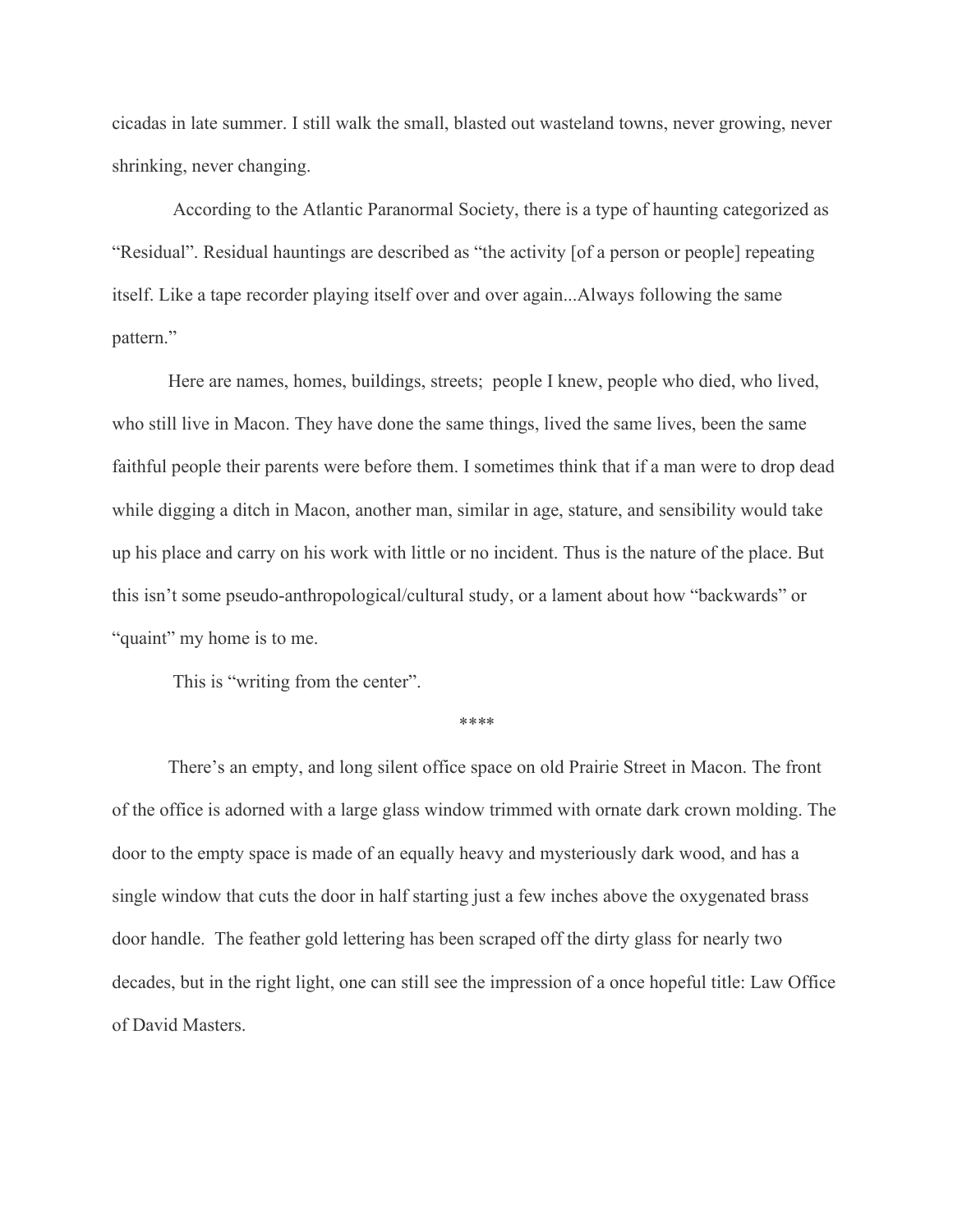Prairie Street is one of the two oldest streets in Macon, and it shows. Its pavement is no longer a pristine and saturated black punctuated by loudly struck yellow ribbons; it's been worn gray, cracked, and tired over decades of slow use and lack of care and attention. A few blocks north from the law office of David Masters, is Ashley's Apple Basket Cafe. In front of the cafe is a large crag that was born some undetermined time ago, in an age before people kept track of things such as canyon-like scars in the middle of a main street. The crack in the road stretches nearly from one side walk to the next, and opens to about six inches at its widest. At night if you watch from one of the studio apartments nestled in between the abandoned office and the cafe, you'll more than likely spy the occasional drunkard wandering up from the only bar in town "Bojangles" a few blocks south on their way home. They never (almost never) see the crack. David Masters once was found face down a few feet from the town canyon, passed out. His face purple, brown, and swollen from catching his fall the night before.

## \*\*\*\*

Ashley's Apple Basket Cafe occupies the oldest commercial space, on the second oldest street in Macon. An old drug store that was retrofitted with a back kitchen and stuffed with cheap particle board tables adorned with red gingham polyurethane table cloths. It's old caretaker, some ten years before Ashley would take the mantle, was Merle. Merle was a humorless man who loved two things: fried chicken, and The Apple Basket Cafe. His appearance was equally as humorless as his disposition: Balding crown, short, grave mustache that slept like a watchful dog underneath his nose, and stirred only when something was amiss or Merle was agitated. The faithful companion would twitch and shudder as Merle would bring his brand of monotone fury down on unsuspecting children and teenagers who happened to give him a cross eye or sideways stare.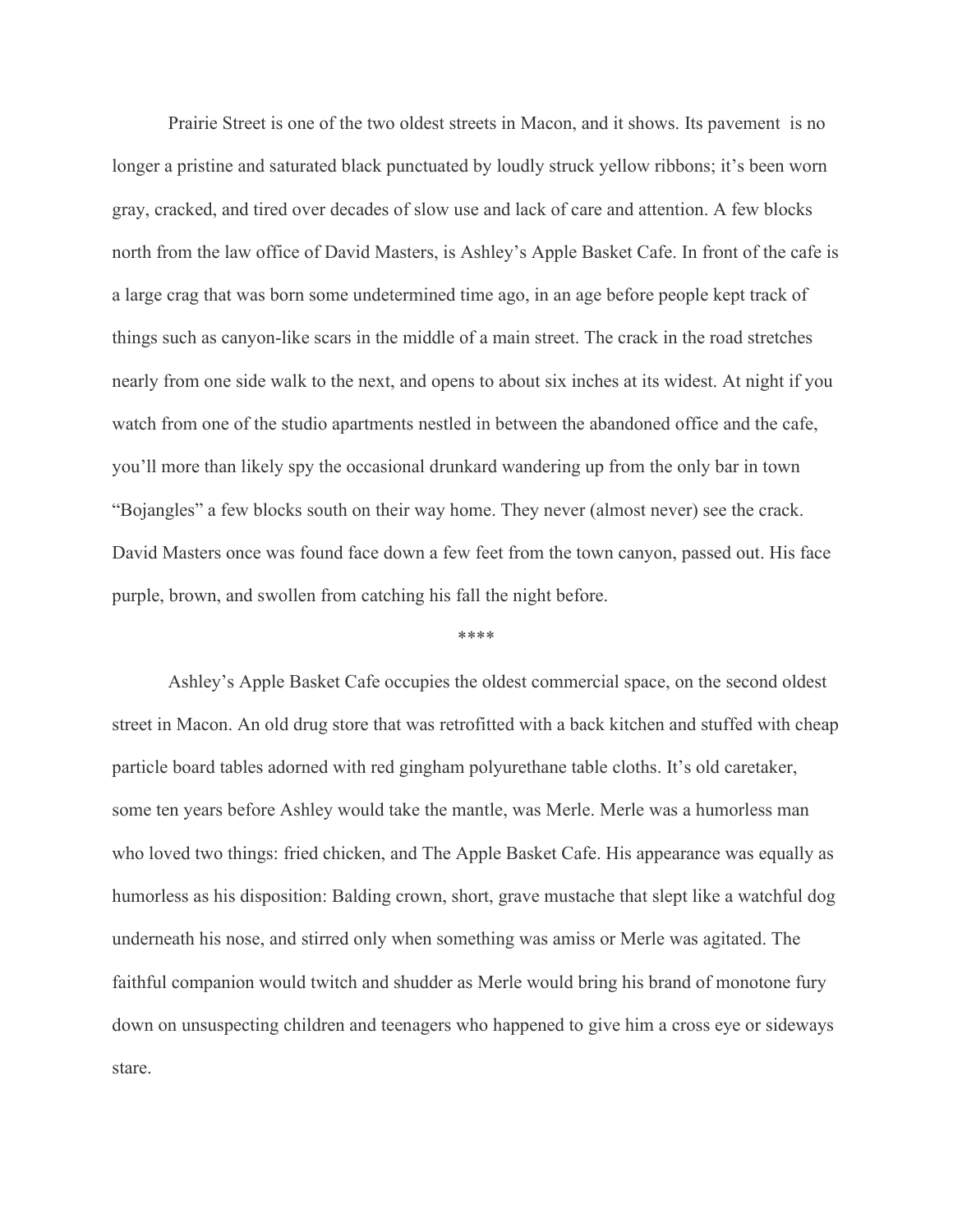Merle wore sensible, tiny, wire frame glasses that stooped at the tip of his nose, teetering on what sometimes appeared to be nothing but the air swirling out of his nostrils. He had a panche that told the story of three decades sitting trapped at a desk in a middle school computer lab, lying in wait to catch preteen boys daring enough to look up porn at school. When he did (and that was often) catch someone looking at something they had no business seeing, he would lay into them with the full force of his vocabulary. He emphasized words that needed no emphasis in a way that made each syllable sound like an accusation of guilt. Sitting on the receiving end of his terse, staccato syntax didn't just mean suffering the shame of being caught. It meant the shame of breaking down and crying in front of your already horrible peers under the weight of Merle's verbal execution. It was akin to feeding a wounded fawn to a den of rabid, spiteful, sarcastic hyenas.

Merle's true love was his restaurant.

The Apple basket is unnecessarily divided into two dining areas by a ham-fisted drywall partition. The seats of the Apple Basket are all uncomfortably well worn and cracked in their fading seafoam shade of green. Each chair has the indentation of a single individual who has marked the chair as theirs through decades of use and weight gain. The same three dozen or so customer's frequented the cafe at least twice a day: once in the morning for free coffee with any order of biscuits and homemade gravy and again at dinner for the Apple Basket's daily special. The secret about the daily special was that it never changed, it was always Merle's favorite dish and second love: Half a chicken, double breaded and double deep fried in his own personal spice mix, served with a heaping helping of his family's honey-pepper gravy. Merle had eaten the dish every Sunday until he left home, and every Monday and Friday after he closed the Apple Basket.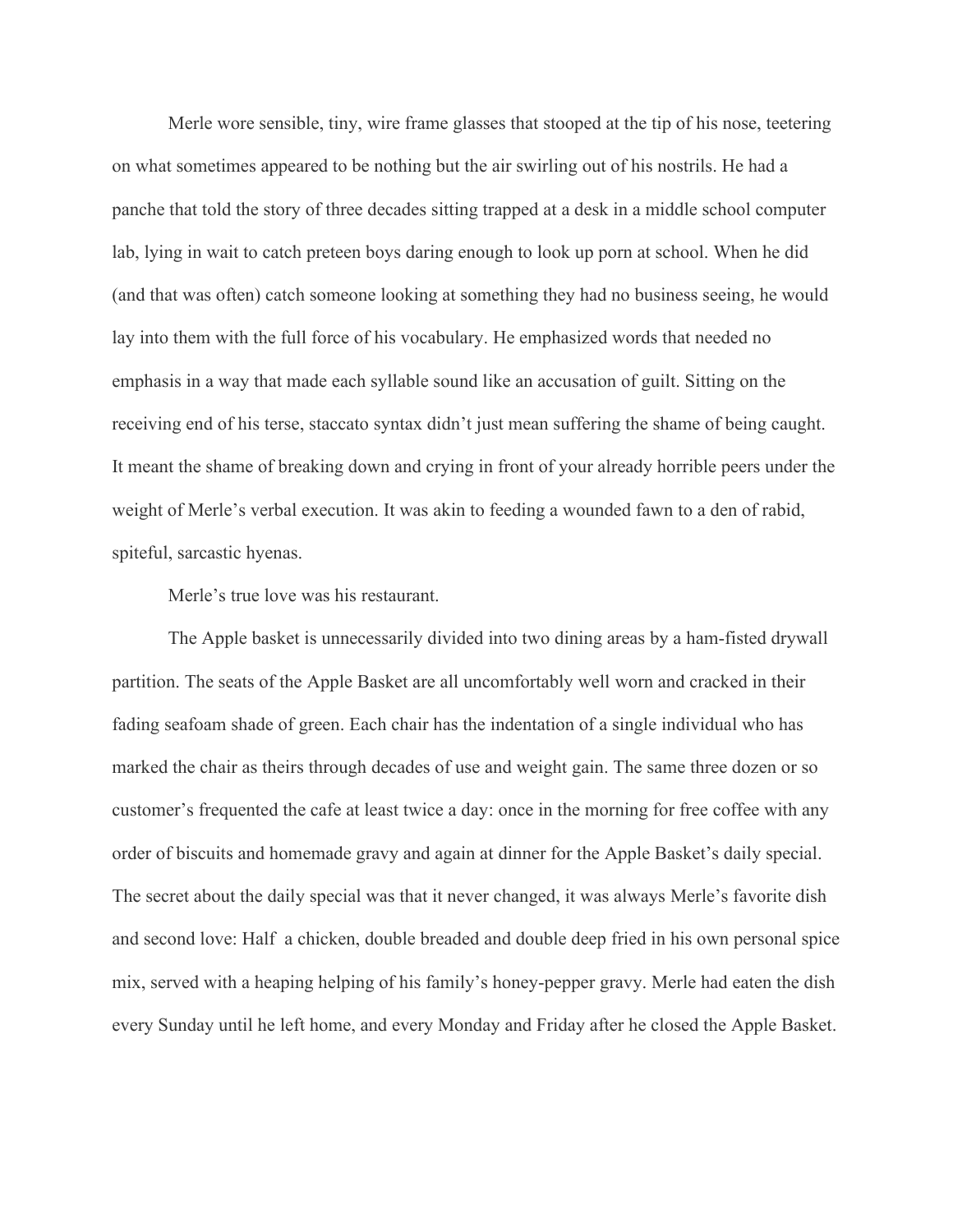On a Friday, before cleaning up to leave, Merle made himself his favorite dish to sit and eat at his favorite booth in his cafe. The booth was positioned adjacent to the massive front window of the cafe. Merle liked to watch the sun set on a row of beige columns that lined an old post office turned studio space across the street from him. He liked to watch as the sunlight would crawl into the street's canyon to sleep for the night. He liked to argue with his daughter, Carrie, who would sometimes join him, about whether they should just fill the crag in the street, or if it was important to simply be left alone. Carrie always rallied to fill it, Merle liked to believe the crack was like a scar on the face of the beloved town where he grew up and never wanted to leave. It needed to be left alone, it was one of many things that made Macon special to him.

It could have started seconds, minutes, hours, days, months, years, decades before, but in the pale and unflattering illumination of the Apple Basket white fluorescents, Merle felt something. An invisible hand reached into his chest and squeezed down on his heart until it stopped its happy, chicken fried ticking. Carrie found him quietly, peacefully, face down on the table with his head resting, as though it was always supposed to end this way, next to a cold plate of double-breaded, double-fried chicken drenched in congealed honey-pepper gravy. There were only a few timid bites of food left behind to imply Merle had once been there.

In 2019, Ashley's Apple Basket Cafe opened. It has a four and a half star rating on most travel websites, many of which start with the exclamation "BEST HOMEMADE FOOD EVER!". Its menu, decor, and seating have remained the same under the new management.

\*\*\*\*

The Wardell Mansion is the oldest home and non commercial building in Macon. The townsfolk say it has changed owners almost as many times as there are decades since it was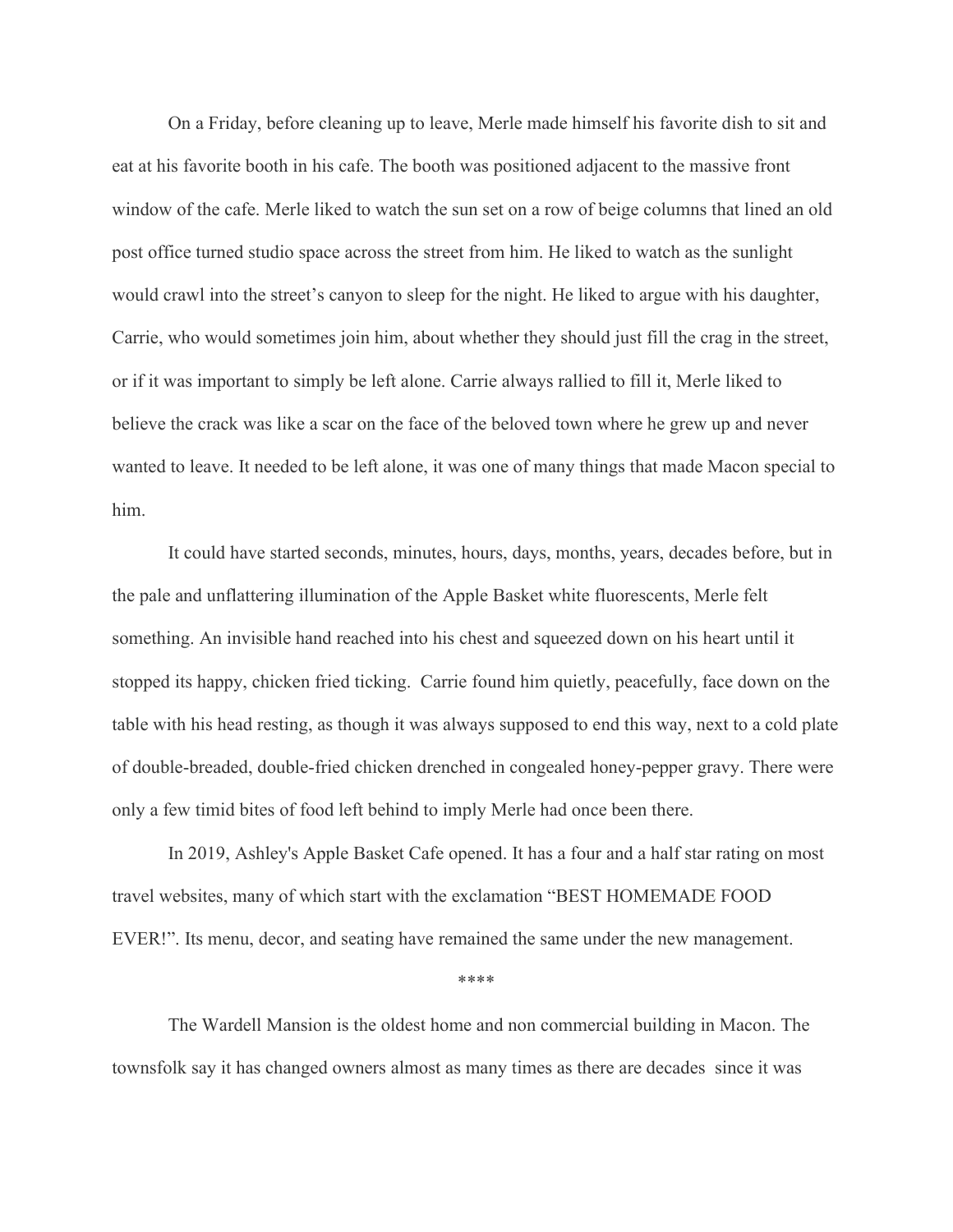built in 1890. The Wardell house as it is locally called, was said to have been built by the town's founder Nathaniel Macon--that is of course, until he was murdered during a home invasion in 1900.

After Nathaniel's murder, the Wardell house turned into a boarding school for girls for roughly ten years. The school then suddenly closed with little notification to the townsfolk. Girls simply started showing up back at their homes on a Thursday afternoon (some people contest it was a Sunday, and the girls all showed up during church services at the town chapel). Bewildered and frankly aghast at the lack of notification, the good people of Macon demanded an explanation.

And that's where it starts to get muddy. The local chapter of the Historic Society for Macon disagree about what exactly happened, all three members.

The churchgoers, with their newly returned daughters in hand, made their way from one end of the town down the main road lined with stern, red-bricked store fronts with names like "Drexl's Rx" and "Olde Towne Theatre", down to the town basin where the Wardell house sat at the very bottom. There were shouts, and angry voices colliding and mingling with each other as the body of the town undulated down the basin, settling just outside the threshold of the property with furtive and nervous energy.

What they were first greeted with was the property itself: An austere, and angry looking house in the center of a nearly circular plot of acreage, lined with young sycamore trees at the edges. A single dirt path cut through overgrown bluestem grass. The tips of the thick stocks of grass were split into erratic smaller ends, making them look like tiny hands beckoning the town to "enter".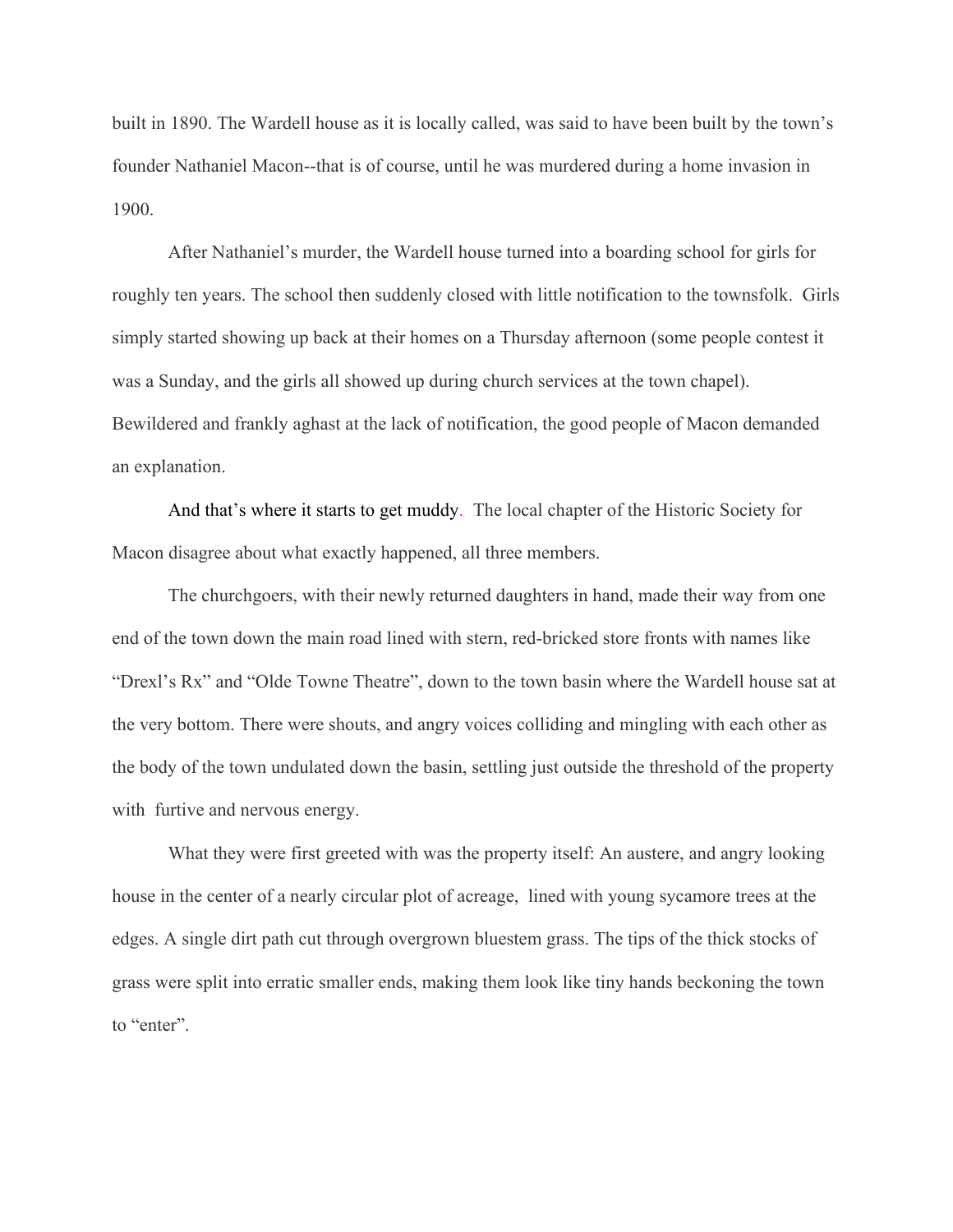At the end of the dirt path sat a crumbling on the outside, Queen Mary home. The front facade wore a crown of cracked, peeling lattice work on the cap of the roof. It came to a drooping point with two other smaller domed points on either side it. Under each point of the roof were large, brittle windows covered by sagging wooden overhangs, sun blasted and soft from decades of aggressive and persistent extremes of temperature.

A third story balcony also could be seen. It too was warped and crumbling upon bent support beams barely able to uphold the weight of wood made heavier by the overbearing humidity. The platform looked like a tent being draped over poles too thin to support it at the corners. Yet, sure enough standing on the balcony, looking out at the besieging churchgoers--was a person. The individual was dressed in a dirty red nightgown and more alarmingly, wore a rough burlap sack with eyes cut out of it on their head. The mask's existence is hotly--and often- debated by the Macon Historical Society, but they do agree, there was a person on the balcony.

A paralysis fell over the mob transfixed on their silent greeter. Quietly, maybe ominously would be better, the figure pointed down at the open front doors of the house, then turned and disappeared into the darkness of the door behind them. There are eternities that exist between the people of Macon then, and the decision to take their first step past the threshold of the property. What they got for their reward was first a smell. A putrid, crawling, slithering smell. It did not buffet the town as it inched nearer to the front doors of the Wardell House, it simply kissed the noses, insinuated itself into the space between nose hairs, and perched in the empty place where their sinuses started reaching out to the back of their throats. A scent that dug into the throat and caused unease and nausea.

The house itself was empty.

No masked greeter to be found anywhere.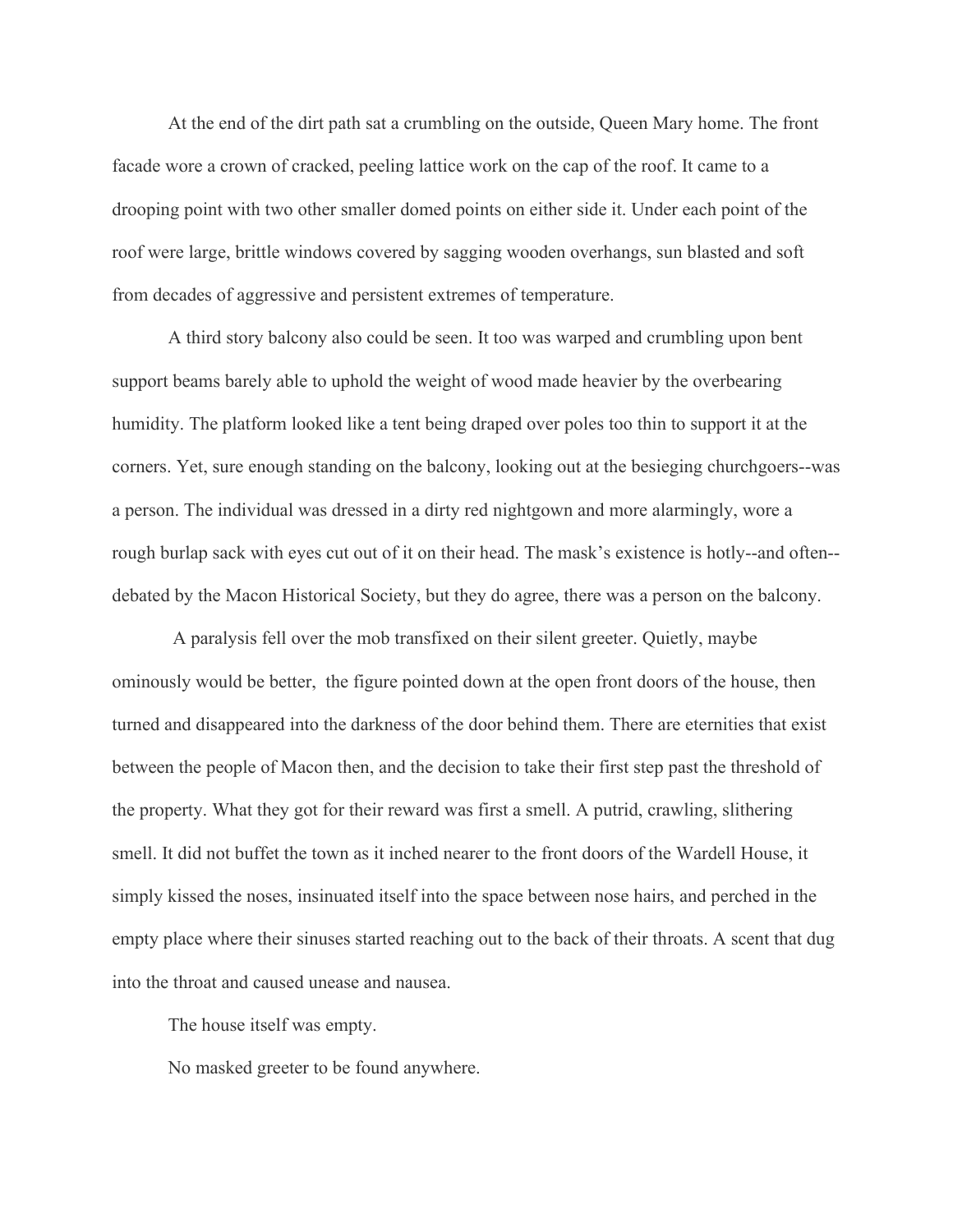Cupboards left silent, and peacefully undisturbed and full.

Floors were clean, with only the faintest of dust just beginning to rest like a transparent sheet on the wooden floorboards of the entrance.

The interior of the house was pristine, except for the attic.

In the attic, Macon found the bodies of six girls (at some point the number of girls was just one, but history and memory have dictated that number had to be, needed to be, bigger). None of which belonged to any parent of the town, or that of any of the surrounding towns of Moberly and Atlanta. Their bodies were dismembered and blood drained from them. Each limb had been tournequotted off neatly, precisely. The parts were arranged in the attic of the Wardell house in a crude pentagram.

\*\*\*\*

In reality, Nathaniel Macon died in 1834, fifty-six years before the Wardell house would be built. If a casual enthusiast of local history were to find themselves in the dim yellow lamp light of the basement archives, or dwarfed in the shadows of magnifying machines from the seventies of the archival room in Macon's public library, they would find newspaper clippings from the town paper , "The Macon Tribune", that go back as far as 1873. There are no police reports, news stories, clippings, journal entries, to be found in their brittle, sepia tone ramblings. There are no mentions of the grisly and sensational scene of the "Wardell House Murders".

There are obituaries lovingly written by family and friends. Of parents, children, best friends scattered amongst brown and black stenograph-like pictures of yearly parades and county fairs. Andy Buck wrote of his lifelong friend Claire "how I wish for one more evening of laughter with you". At the very bottom of Macon('s) library are keen observations about the changing landscape of the town as it started to grow during the late eighties. There's even a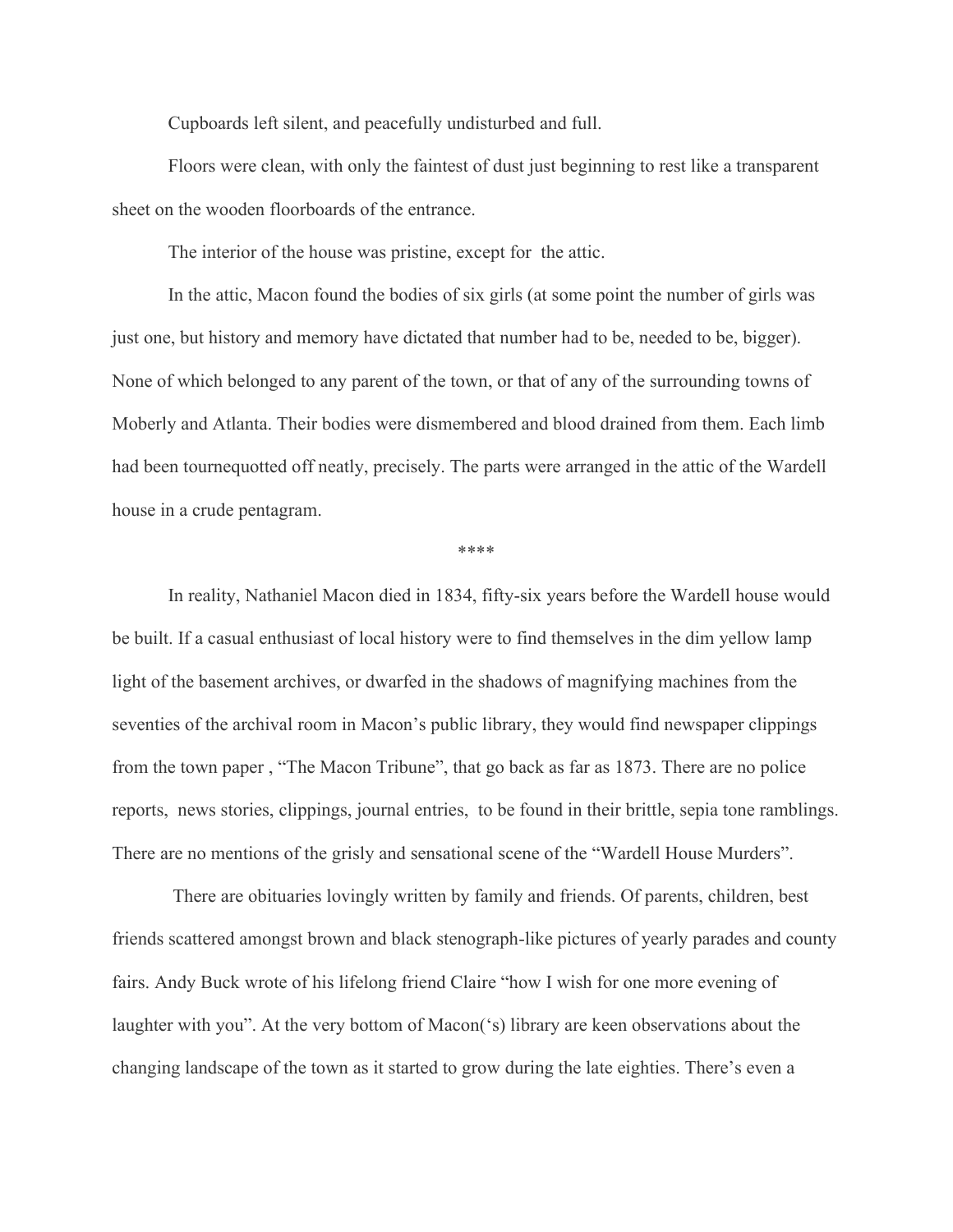"letter to the editor" by one Aileene Ward about the smell that has permeated the "downtown" (a single city block with a factory and drugstore) of Macon since the ConAgra processing plant opened the summer before. She bemoaned the factory saying it made the town smell like "bad reheated t.v. dinners". There are no stories of the Wardell house of yore, recounting any murder, or really any story until 2005. The very same year that one David S. Masters, then owner of the house , would be found ditched in a muddy creek bed still bound and gagged, blue, purple, and lifeless two hours north of Macon.

But--

Ask any local in Macon, and sure enough, their voices will drop to a low and emphatic whisper, they'll recount the tale with wide and dilated pupils waiting for the perpetrator himself to appear to punctuate the truth of their tale, they'll then recite how their mother's-mother'smother's aunt was in the mob the day it happened.

\*\*\*\*

Macon is a cliché of the midwest. It is every bit as sleepy and dusty as the average individual can imagine it being. It is all rolling hills, intricate and exact systems of farmland, and Bunyanesque forests that look older than the land they inhabit. It's people have "salt of the earth" sensibilities, they gossip about the incomings and outgoings of their neighbors when they have no business to, and are wary of life in bigger, faster, louder places. They have a keen sense for the inherent immorality in a place where everything is so accessible and less simple.

At least once a year, the town gathers for the pageantry and communal bonding of the local high school's homecoming parade. Clowns paint faces. Parents drive cars pulling trailers decorated with every imaginable form of papier-mâché. The elderly dress up in tiny red hats and drive tiny red cars. It is even been said that the dead shamble down the hill where the cemetery is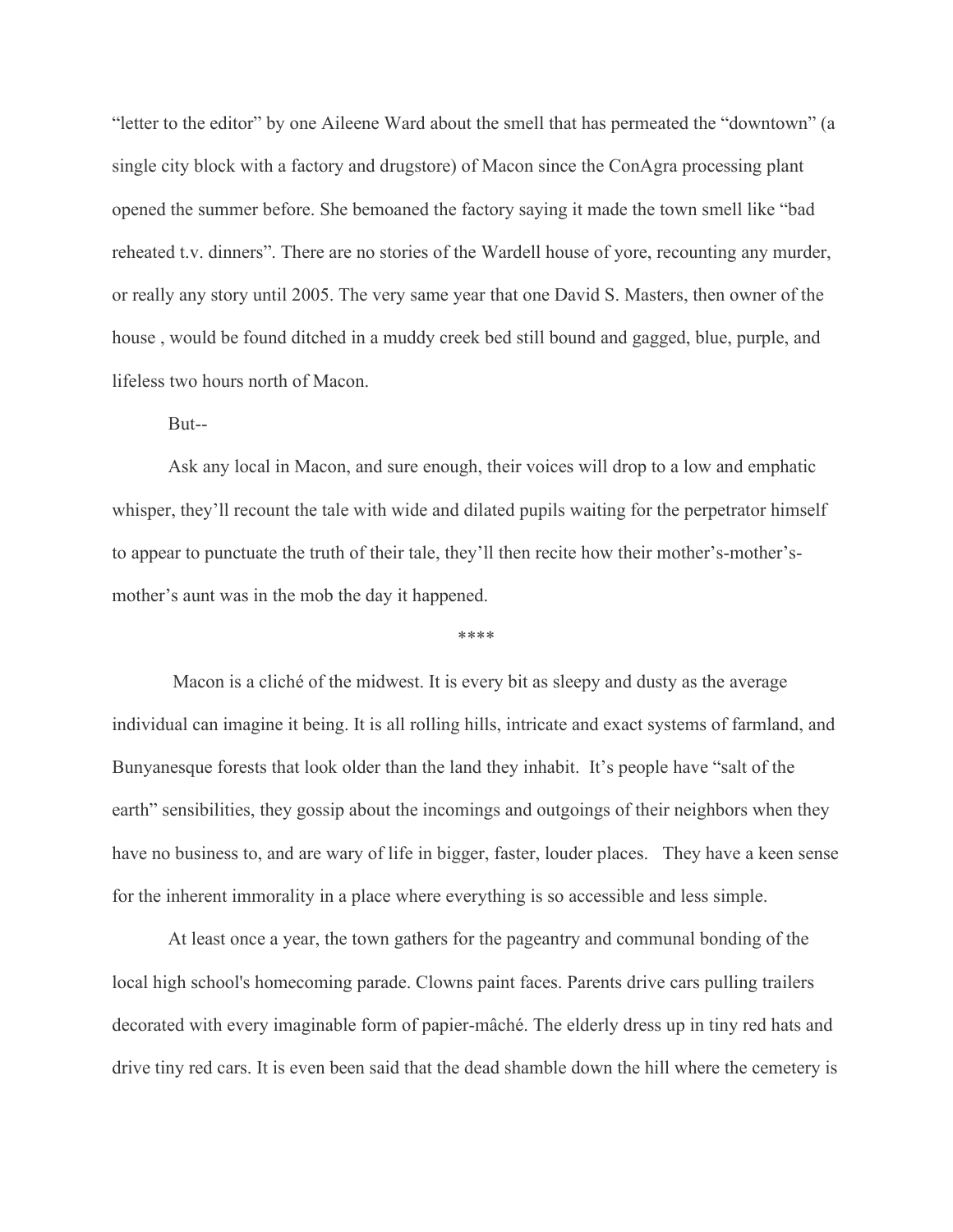in Macon, to clap inattentively with their loved ones as they all watch the parade line of no more than eight floats make its two mile "U" shaped pilgrimage from the school, to main street, and back.

But, there's more to a place like Macon than homecoming parades, and mythical, geographic beauty, isn't there?

Take the foothills creating a natural border around the town, for instance. From behind tempered glass, winding down dust filled unending back roads, moving just fast enough for the contours of the landscape to go by in a friendly blur, you would never see them. Dotting the languid ebb and flow of emerald waves occasionally divided by outspoken patches of yellow, purple, and white flowers, are the hemic entrances to coal mines. Some of the mines are closed, but many are left gaping open for any passerby to find and to wonder why scars of that magnitude exist in a place so picturesque.

Macon was never really a coal mining town, but early in the century, a number of farmers, in an ultimately unsuccessful attempt to generate income for their failing farms, allowed mining companies from St. Louis to press, drill, dismantle, and wound their grazing lands. The endeavor was short-lived. State and federal officials ordered the companies cease and desists after harmful toxins, such as arsenic and lead, began appearing in the water sources used for irrigation and feeding animals. Those chemicals were direct byproducts of the mining process, something the farmers at the time had no idea about. That is of course up until their crops and animals started dying in rapid and grand fashion mere months after the mining began. The gouging and tearing of the foothills stopped just short of five years. In that time, a paltry amount of coal was actually found, but the damage done is still largely irreparable.

\*\*\*\*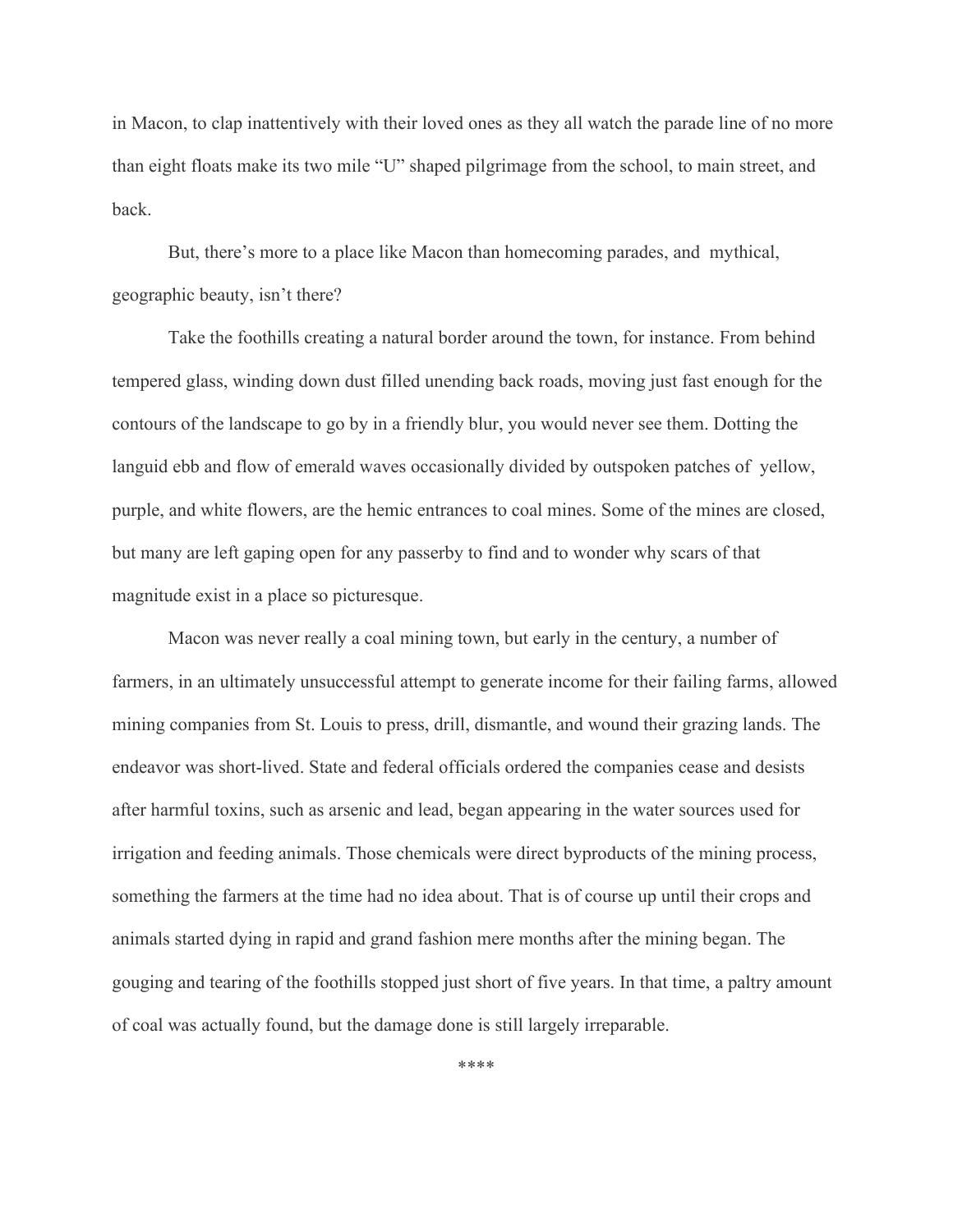Many fail to notice the pockmarked hills if you're just passing through. You have to pause, you have to look for them. Most people, even in Macon, can't recall the names of the farmers who lost everything in that epoch. What the town does retain is a few vague details, animosity and distrust of outsiders and people from St. Louis. Macon doesn't remember names like Eckternecht, Poe, Schrum, Freeman. But if you venture to the poorest part of Macon, sitting at the southernmost point of the city, where an interstate highway bisects Macon from east to west, there's a small square mile of flood lands. In the perennial swamp, there is a collection of crumbling and near uninhabitable double-wide trailers. The trailers sit slouched, lined in a single row, on an unfinished road with no name. There are no signs indicating a trailer park should be there, no generators of electricity, nothing but four trailers surrounded by soggy mire. There you find the families that occupy the sad collection of rusted sheet metal and rotted particle board-- Eckternecht, Po, Schrum, Freeman.

\*\*\*\*

Arol (or simply"Jr.") is the current head cook and part owner of the Sub-Stop. Sitting at the very center of where the old and new parts of Macon separate laterally, the Sub-stop is one of the last buildings built in Macon that wasn't part of the influx of outside businesses starting to sprout next to the fresh vein of highway built at the very edge of old Macon's city limit. Every Sub-Stop dish is plated in wire mesh lined with green and red checked wax paper. The food is a mixture of southern comfort and midwest barbecue: sweet breads, fried meats, and a large portion of your dinner doused in *some* sort of homemade sauce. Wings, ribs, brisket, pizza, burgers, slaw, sweet and unsweet cornbread (for the "old timers" ), there's even fried turkey on thanksgiving for the errant trucker or roustabout who finds themself without friend or family, or simply a kind place to sit and be.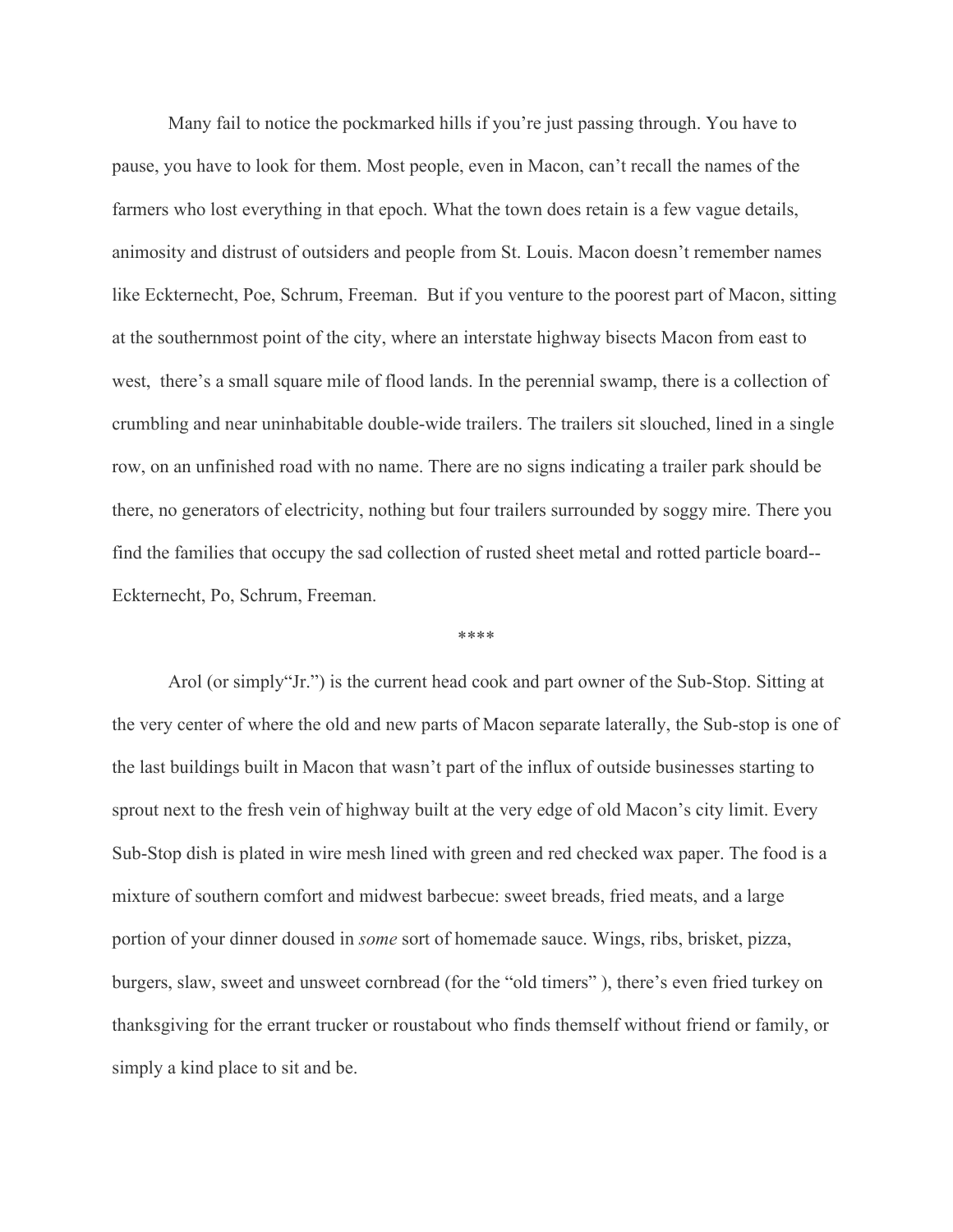There are no sub-sandwiches to be found on the menu of the Sub-Stop. On the outside of the restaurant is a sign proclaiming "BEST WINGS *EAST* OF THE MISSISSIPPI!" in bold, kelly green.

When Jr. was twenty-five, he married Carrie who he had met by chance while eating at the Apple Basket Cafe. He was there trying to decipher the ingredients used in the gravy he ordered, by taste.

Carrie was waiting Jr's table on that particular day.

\*\*\*\*

Water tumbling out of a faucet can sound like the calamitous surge of a river. The flux and moil of liquid coming out faster than the faucet opening is big, makes the water break and crash into itself on the way out. It sounds more violent than it really is.

In 2003, a boy of thirteen stood in the tepid and growing cold water of a baptismal font in the only Mormon chapel within fifty miles of Macon. He stood in the below-waist high water wondering why there was a mirror drilled into the ceiling above the font. He was small for thirteen, just breaking five feet. His glasses, which were usually obstructed his delicate, nearly translucent blond hair, were stuffed into his soaked pocket. His name was Sam, son of David Masters.

It could not be emphasized enough how infantile Samuel looked in comparison to the man shaped building standing next to him in the water. A jovial, red-faced stranger who would soon body slam Samuel 'by immersion" like a professional wrestler, in order to wash away the laundry list of crimes Samuel had committed against God.

And what an occasion for a thirteen year old.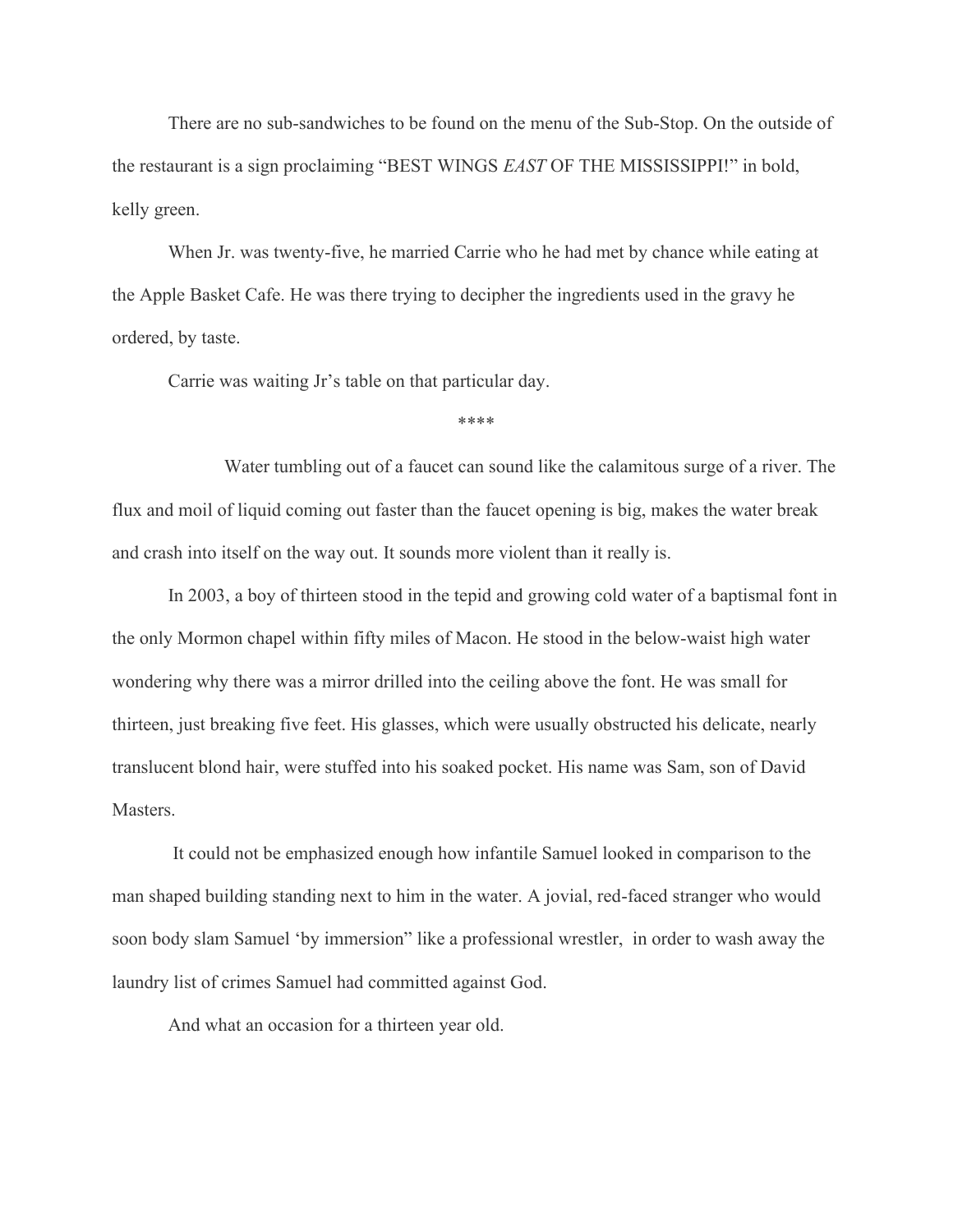Lined up in front of the baptismal font behind a transparent partition, were the approving and overjoyed faces of Samuel's friends and family:

-Shrub haired mother

-Weepy and soft spoken grandfather

-Carbon copy sister

Faces mouthing along to prayer, crooked, and weak fingers wiping away stray tears from under slightly swollen eyes, genuine, caring smiles and knowing looks of pride. Praise and prayers rang from warbling and croaking voice boxes. There were vigorous handshakes followed by rousing words of congratulations by adults who Samuel vaguely knew; the welcoming party of his new church. Stale husbands dragging wilting wives, mustering smiles and pats on the back of their new ward.

A one Aileene Ward, along with her husband Irvin, made sure that before Samuel's baptism, they took time to make him a welcome basket. Thus was Ailine's tradition: she would spend two weeks-- pushing through the atonic and bone splitting arthritis that was slowly arresting her hands like stone-- knitting a matching set of mittens and snow cap, for special occasions. It was always mittens and a cap, for that was all she could physically endure. Along with the items of clothing, Aileene and Irvin would also place in the welcome basket a healthy portion of plastic cups filled with yogurt, and a few worn, ziplock baggies filled with homemade, brittle, dry, sugarless granola. The set of mittens and cap were made with gaudy purple and hot pink yarn; for those were Aileene's favorite colors.

Aileene Ward was a barrel torso with limbs formed by years of consuming black forest ham for breakfast, lunch, and dinner. Her hair, a frazzled and peppery splotching of dandelion wisps just barely attached to her scalp. She was a kind and fretful woman. There was a creeping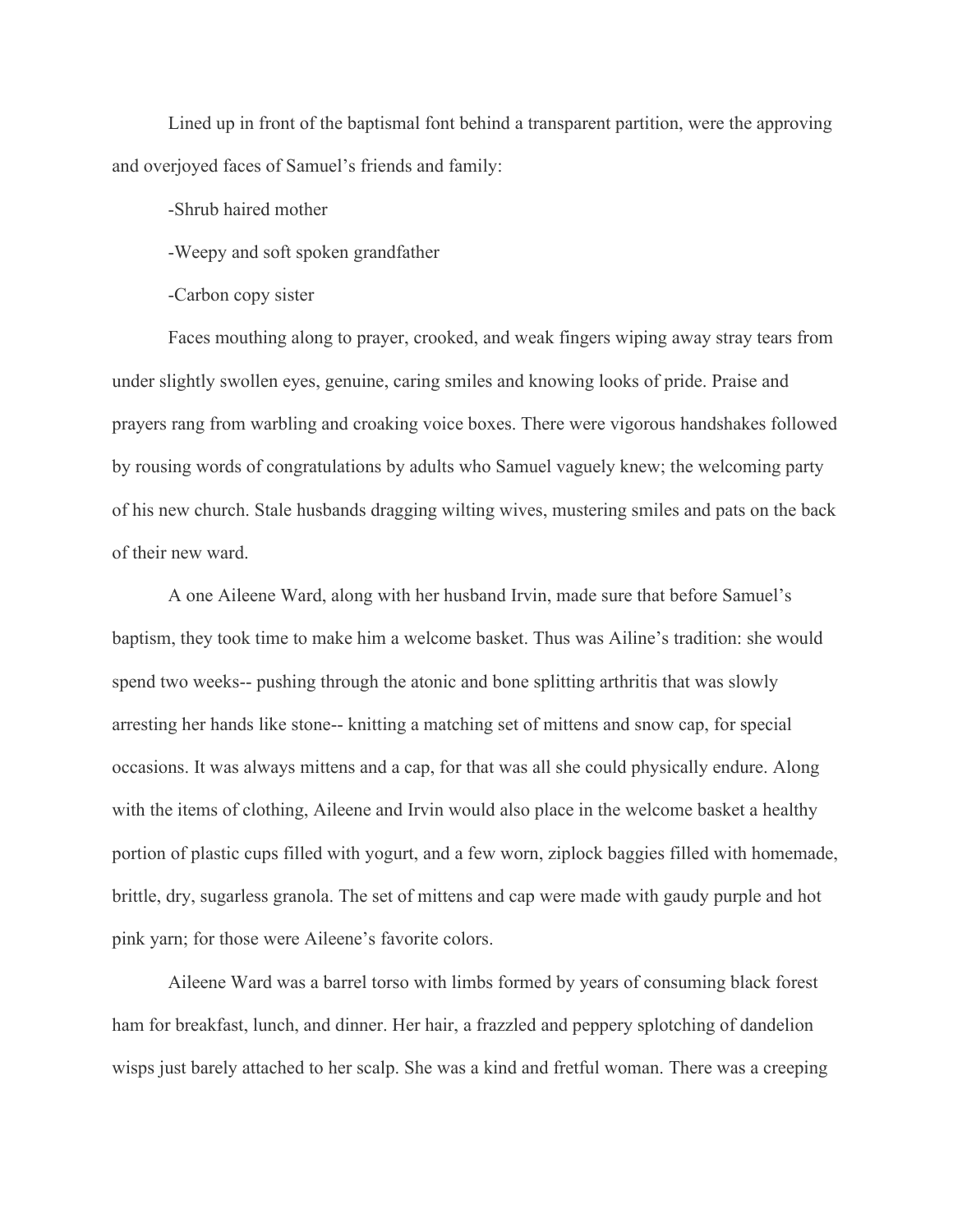suspicion in the congregation that if she was able, each child would have been adorned from head to toe in a gaudy purple and hot pink. Irvin Ward was Aileene's hoary, hand carved walking stick with limbs and a hooked nose husband. His voice came from somewhere deep down in the subterranean levels of his chest. He was an avid bird watcher who had a particular love of bluejays. The Wards would have Samuel and his family over every year for Christmas and Thanksgiving until Irvin passed and Aileene had to be taken into hospice care. They were buried in the same section of the cemetery as David Masters.

\*\*\*\*

Most people don't know this about Samuel's baptism, but there was a ghost there. No one saw this ghost, nor would have been able to fathom how the ghost found out about the event in the first place. He waited outside of the church meeting room just beyond the doors. He was nearly bald with a flat, plated forehead. His teeth were crooked and small resting set within a sparse and unkempt goatee. His suit was made of a particularly rough wool dyed in a bright petrol blue. He wore a pair of old, but well kept riding boots.

He left his car on the side of a highway in the space meant for police stops and engine trouble, and trekked down a flood ditch traversing the two foot maw of black mud and clay, and climbed up the other side of the flood ditch. He crossed a parking lot occupied by maybe nine or ten vehicles, broke the threshold of the aluminum double doors of the chapel and shambled down the short, coarse green carpeted hall stopping just outside the meeting room where Samuel was being baptized. From the crack he made in the doors keeping him out, he watched Sam between the shoulders and heads of onlookers who had no knowledge of this particular haunting.

Straining his ears to listen, he pressed his face as close to the doors as he would let himself to listen to the start of an anticipatory prayer said before the actual act of being baptized.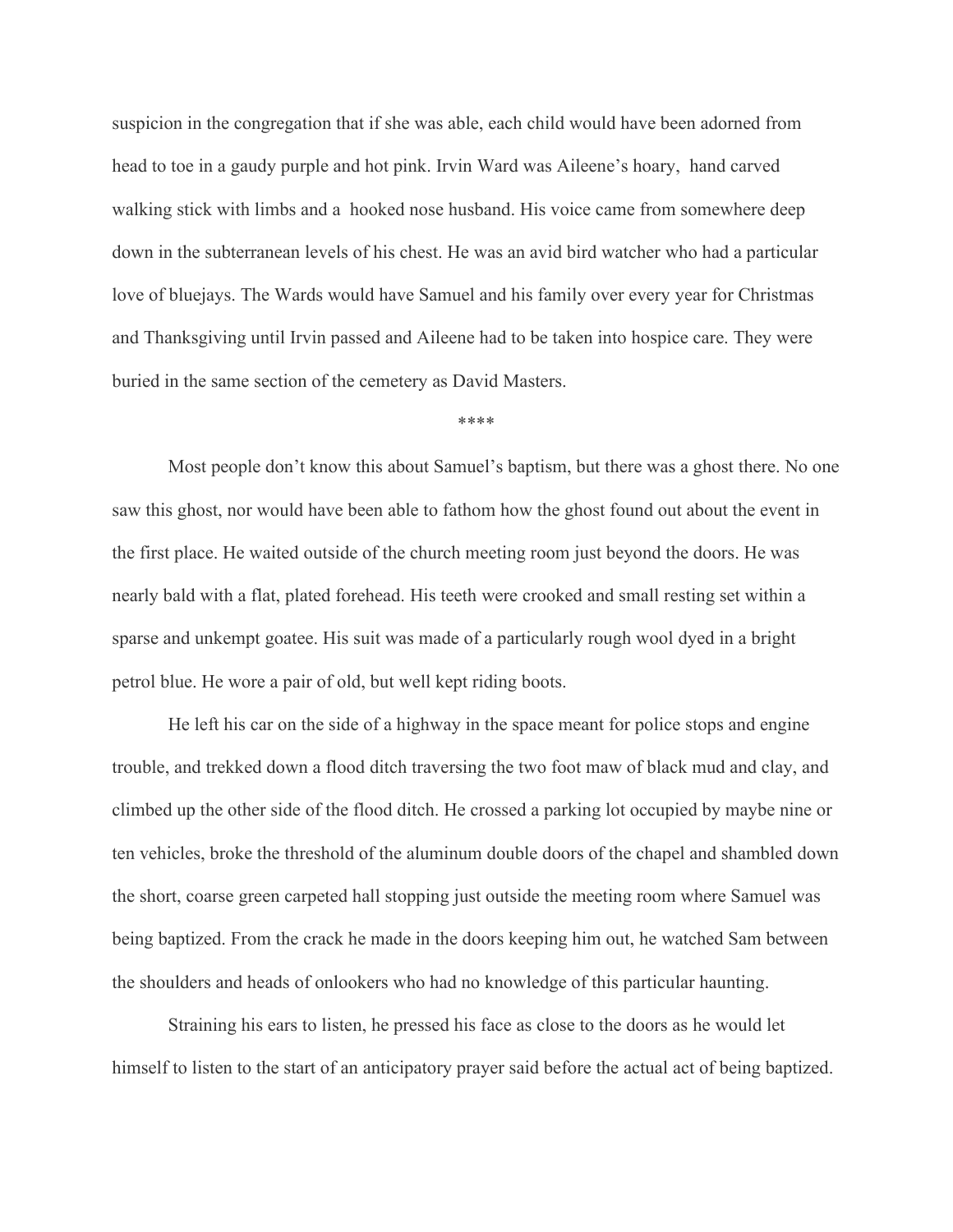He heard the sound of Samuel being submerged in the water, the whoosh of his boy coming back up and out-clean, happy, and new.

\*\*\*\*

I didn't know the man I saw hurrying across the parking lot into the flood ditch to get to his car was David Masters. At that point, he didn't look anything like any of the photos Sam had of him in his house. No one knew he had gone to his son's baptism. No one paid enough attention to see it. I wouldn't find out who he was until I saw a more recent photo of David in the newspaper after his body had been found.

David Masters was just a set of slumped shoulders hobbling down a flood ditch, out of view, into an abyss of mud and clay. I guess he never climbed back out-- he never learned for all the times he'd fallen in. He's still there I think, sloped shoulders and wobbling, unsure footfalls, a head sinking down past my line of sight into nothing.

\*\*\*\*

Carrie bore the awkwardness that accompanied children as their bodies make the transition from child to teenager. She walked with an uncomfortable, lanky gait. Her skin was often covered with a thin sheen of oil, even when freshly washed. Her lips could never really hem in the metal brackets that only served to distend the natural line of her smile. Carrie was in essence, a greasy, uncomely teenage girl.

\*\*\*\*

Agent Orange: a herbicide used for deforestation during the Vietnam War. The Vietnamese government estimates that the use of the chemical has affected nearly four million people with birth deformities, cleft palates, extra fingers and toes, mental disabilities, stillbirths, spina bifida, and even toxic breast milk for nursing mothers. There are pictures of children born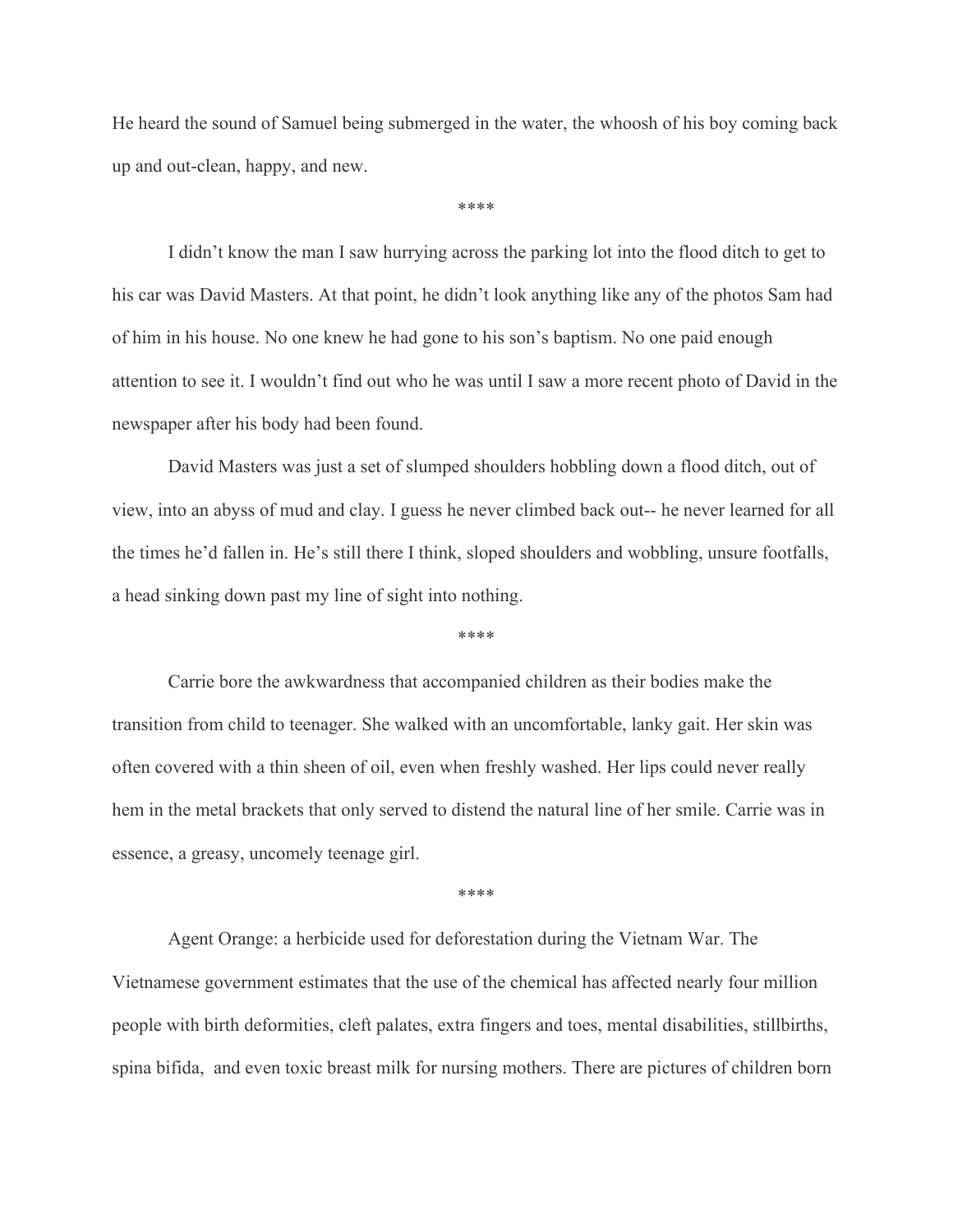without eyes, and where sockets should be, it looks like their foreheads have grown over the spaces, leaving only small concave spots of skin. There is even a picture of a woman whose face looks like it was captured, mid process, melting off her skull. The reality? Her face was just riddled with oversized, bright red, tumorous pustules. Agent Orange is also a cruel nickname for a greasy, uncomely teenage girl.

\*\*\*\*

Merle once found his only child unresponsive, laying on her side, teetering on falling off her the plush, powder blue comforter covering her bed. The front of her blouse matted itself against her skin, soiled in her vomit. Merle held her head while she convulsed as both of them waited for emergency responders to arrive at their three room, one and a half bath craftsman home. Carrie was fifteen at the time.

The smell of knotted and kinked hair stayed stuck to Merle's shaking fingers even after they would end up in a corner hospital room with no windows and only one lamp. During the rest of the night, any time Merle would start back awake in a lurch of bête-noire, he kissed the smell still lingering on his knuckles from Carrie's hair. In the fog of half sleep, he latched on to a stray thought of comfort: if Carrie was still there in his hands, she would still be there in the hospital bed in the morning.

A year before Merle would take the last small bites of his favorite meal, he walked Carrie down the aisle, bright-eyed, proud, completely perfect.

\*\*\*\*

Fields bellow and groan as the air settles irriguous into the grass reeds and soil. Trees strain their stiff limbs up towards the sky, shuddering at the nipping of the slightest breeze. Frogs croak with authority, crickets tick and chirp to dispel their nervous energy, and if you pause, if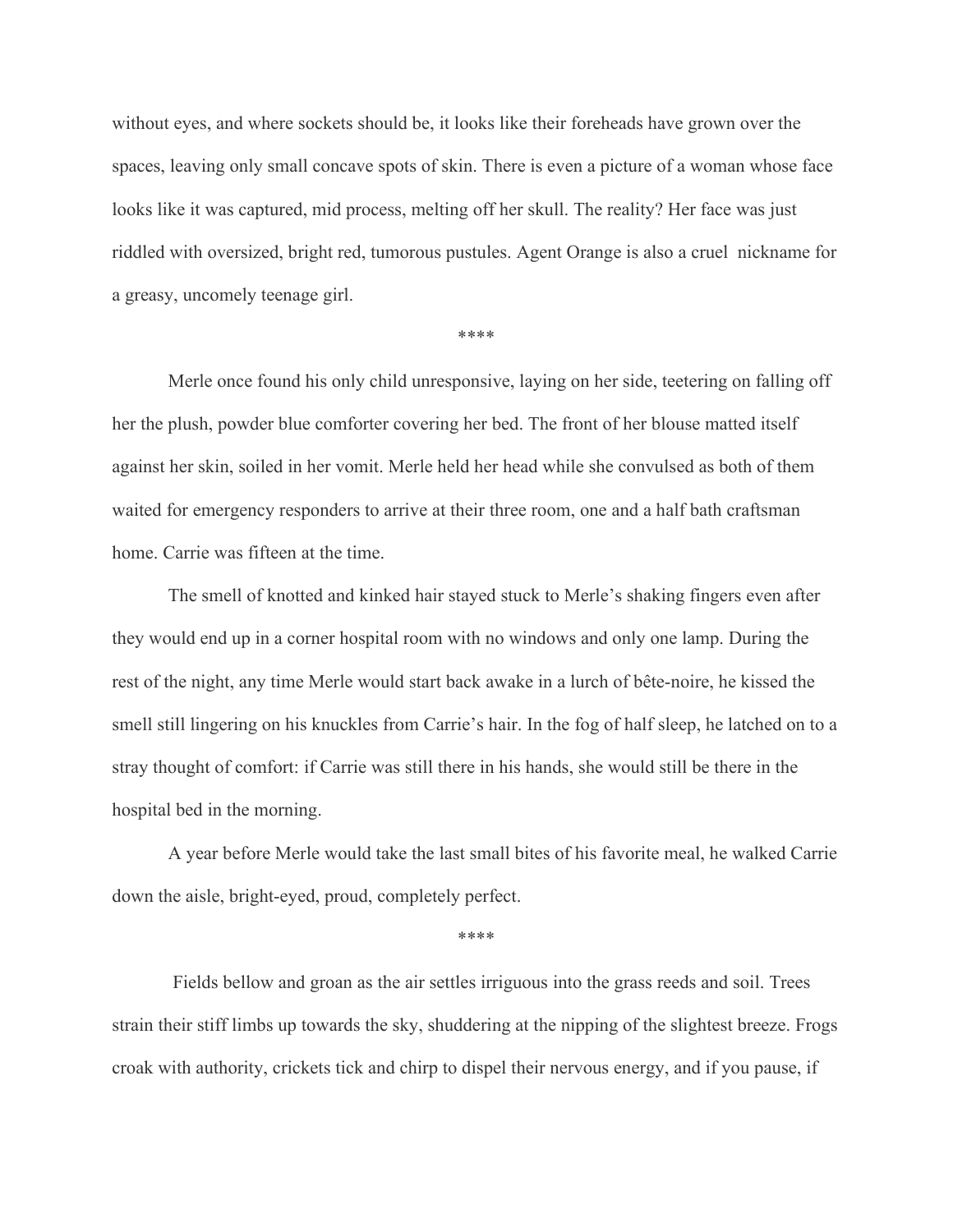you listen, you'll hear it. A timbre, many timbres--fireflies, faint and just barely there under the cover of trees, animals, and the night. Ozark lore says they light the way for the dead who can't find their home in the afterlife. They light the path for the few who stumble into ditches and cracks in the road, or the ones who linger in restaurants long closed.

\*\*\*\*

The smell of the grass there is a comfort, like a cooing. It hushes sweetly as we're buried:

"You were always meant to return to me," it says,-- "you belong."

I keep it here.

I won't put it behind me.

**AUTHOR'S NOTE:** *I have an updated draft of this essay milling about in my folder. It's more tightly written, the thesis is sharper, more present, and I hate it. It lacks the choppiness and sincerity in this draft. There's a love here, bewilderment too. I don't articulate it very well, but there's an intuition towards something sacred I think my younger self was getting at. So the only changes I made were largely grammatical.*

*I have always been in love with Warton, and Cather and finished reading Winesburg, Ohio just as I started the original draft for this essay, and I think it shows. More importantly, I think this was the first essay I ever wrote about place, and if you were kind enough to have read my previous one, it's a theme I can't quite get away from. So, if you got this far, my apologies for making you go through my particular brand of naval-gazing yet again.*

**AUTHOR BIO:** L.W. Platt currently resides in Pennsylvania and is a recent graduate of Utah Valley University, though Missouri is where he writes from and will always be home to him. He's taken to preoccupying himself with that space where language braces up against living and then completely fails. Sometimes he finishes what he writes.